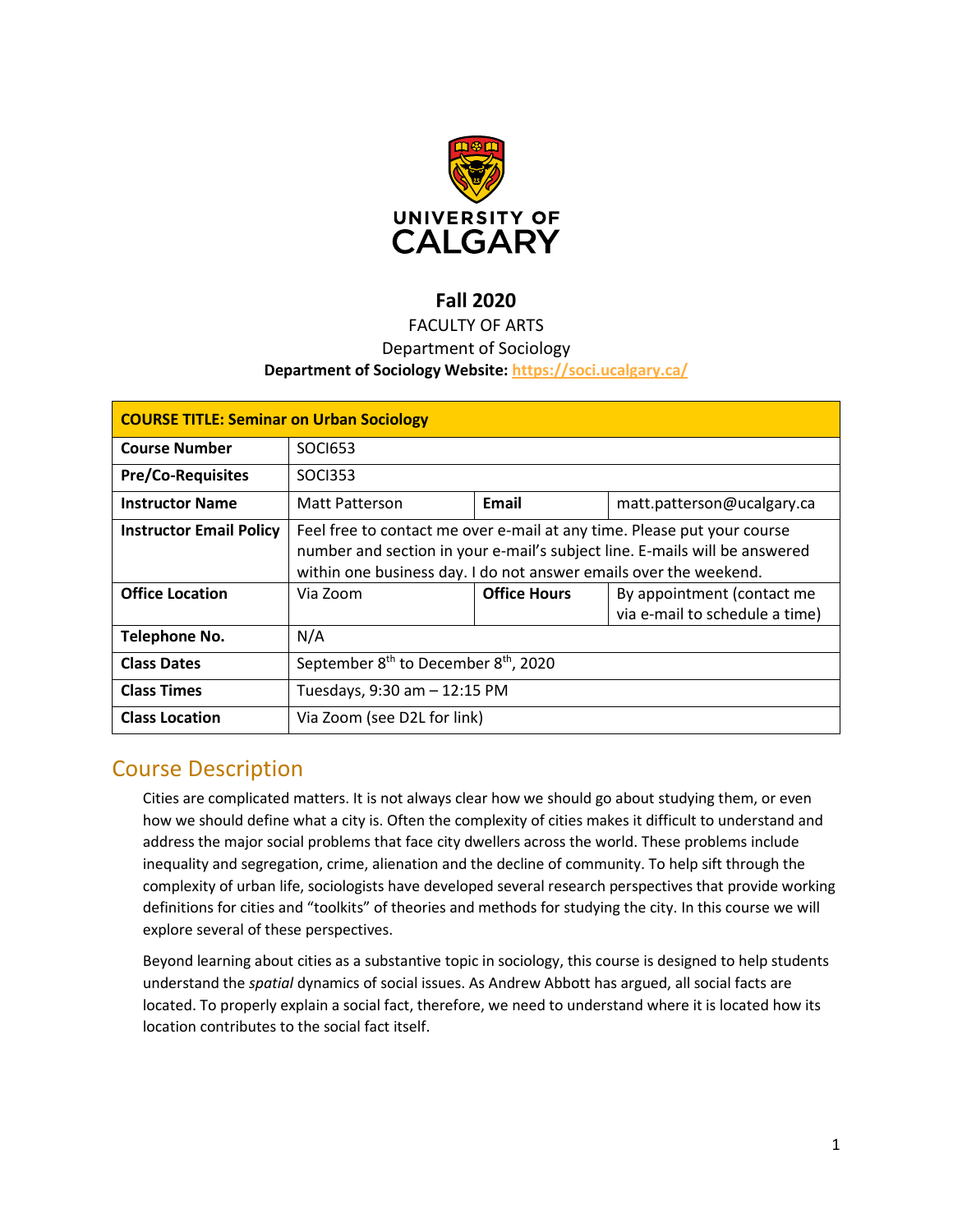# Course Objectives/Learning Outcomes

- Understand major theoretical approaches to studying cities, including their strengths and weaknesses, and the types of research questions that are associated with them.
- Be able to assess the applicability of American-developed approaches to non-Western cities, particularly in East and South Asia.
- Develop the ability to analyze major sociological phenomena from a spatial perspective.
- Learn to construct a sociological argument in written and oral form.

# Course Format

This course will be run as a synchronous online seminar. We will meet via zoom for regularly scheduled seminars. Students are expected to attend every week if they can. Students who are unable to attend should let the professor know ahead of time. Recordings of seminar discussions can be recorded to students who are unable to attend. Office hours can be booked by appointment and will be held via zoom.

# Course Materials

# Required Readings

There is approximately 70-100 pages of required readings assigned each week. These readings will be made up of 3-4 articles and book chapters. All of the readings are accessible via D2L or the University of Calgary Library's website (library.ucalgary.ca).

# Supplementary Readings

In addition to the required readings, this syllabus provides a list of supplementary readings that relate to the week's topic. While these readings are not required, you may find them useful for topics that you address in your assignments.

# Learning Technologies and Requirements

There is a D2L site for this course which contains required readings and other relevant class resources and materials (see d2L.ucalgary.ca).

In order to successfully engage in their learning experiences at the University of Calgary, students taking online, remote and blended courses are required to have reliable access to the following technology:

- A computer with a supported operating system, as well as the latest security, and malware updates;
- A current and updated web browser;
- Webcam (built-in or external);
- Microphone and speaker (built-in or external), or headset with microphone;
- Current antivirus and/or firewall software enabled;
- Broadband internet connection.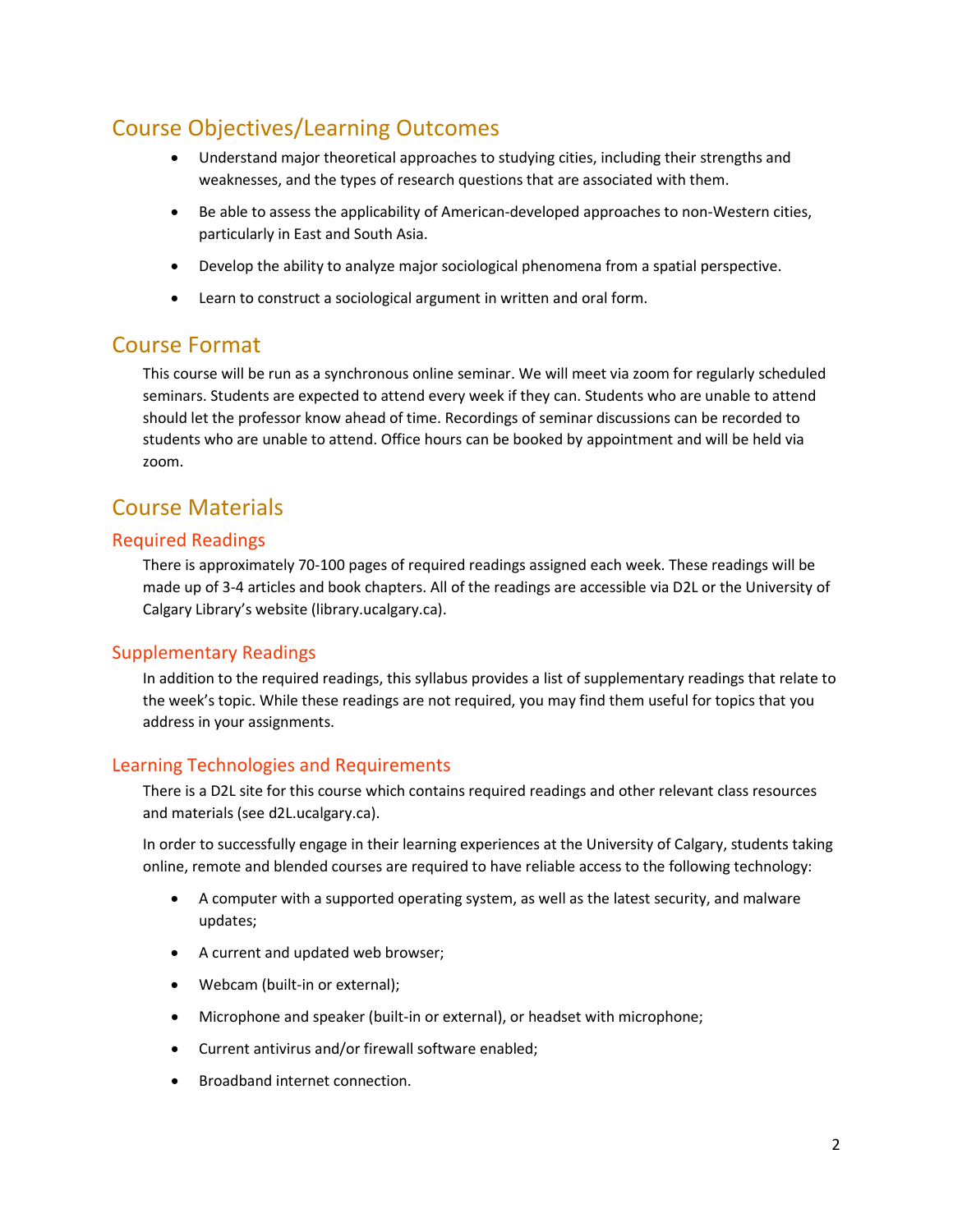Most current laptops will have a built-in webcam, speaker and microphone.

| Assignment<br>Due Date                          | % of Final Grade |
|-------------------------------------------------|------------------|
| Weekly (x 7)<br><b>Reflection Papers</b>        | 35%              |
| <b>Seminar Presentation</b><br>TBD              | 20%              |
| October 27th<br>Paper Proposal                  | 10%              |
| December 15 <sup>th</sup><br><b>Final Paper</b> | 35%              |

# Methods of Assessment and Grading Weights

## Seminar Presentation

Each student will be expected to choose one week in which they prepare a presentation on the readings and lead a group discussion. Presentations should last between 15 and 30 minutes and focus not on summary, but rather critical appraisal (i.e. what are the important insights and/or significant weaknesses of the readings) and synthesis (i.e. discussing how readings relate to each other). Handouts and/or presentation slides are encouraged but not required. In addition to presenting a response, you should prepare two discussion questions to spur the discussion for the rest of the session.

Students who are unable to attend seminars can pre-record a presentation prior to the weekly seminar.

# Reflection Papers

Over the course of the term you are expected to submit **seven** reflection papers. Reflection papers are due before the class and can be submitted via D2L. The reflection papers should be 500-1000 words in length. The purpose of the reflection paper is not to summarize the readings, but to draw on the readings to discuss the topic of the week. There are many different approaches you can take in writing these papers. You could compare and contrast the articles. You could use one article to critique the others. You can identify an underlying limitation of all of the articles. These are just examples. Given the short length of the reflection papers, the purpose is not to write a solid argument, but to think creatively and critically about the readings through your writing.

It is recommended that you submit one of the seven reflection papers on the same week of your presentation, since the reflection paper can serve as the basis for the presentation.

# Paper Proposal and Final Paper

There are two options for the final term paper. You can write a traditional argumentative essay that focuses on some area of urban sociology addressed in this course. Alternatively, you can write a research proposal focused on a particular city or neighbourhood anywhere around the world. Whichever option you choose, you will be expected to demonstrate a grasp of some of the theoretical and/or methodological approaches to urban sociology, as well as the ability to advance our understandings of cities and neighbourhoods either through theoretical reasoning or in proposing a research study.

To help you prepare for this assignment, you are asked to submit a paper proposal on October 27th identifying whether you are going to do the argumentative essay or research proposal, as well as the topic and/or empirical site that you will focus on. The proposal should be 500-1000 words in length.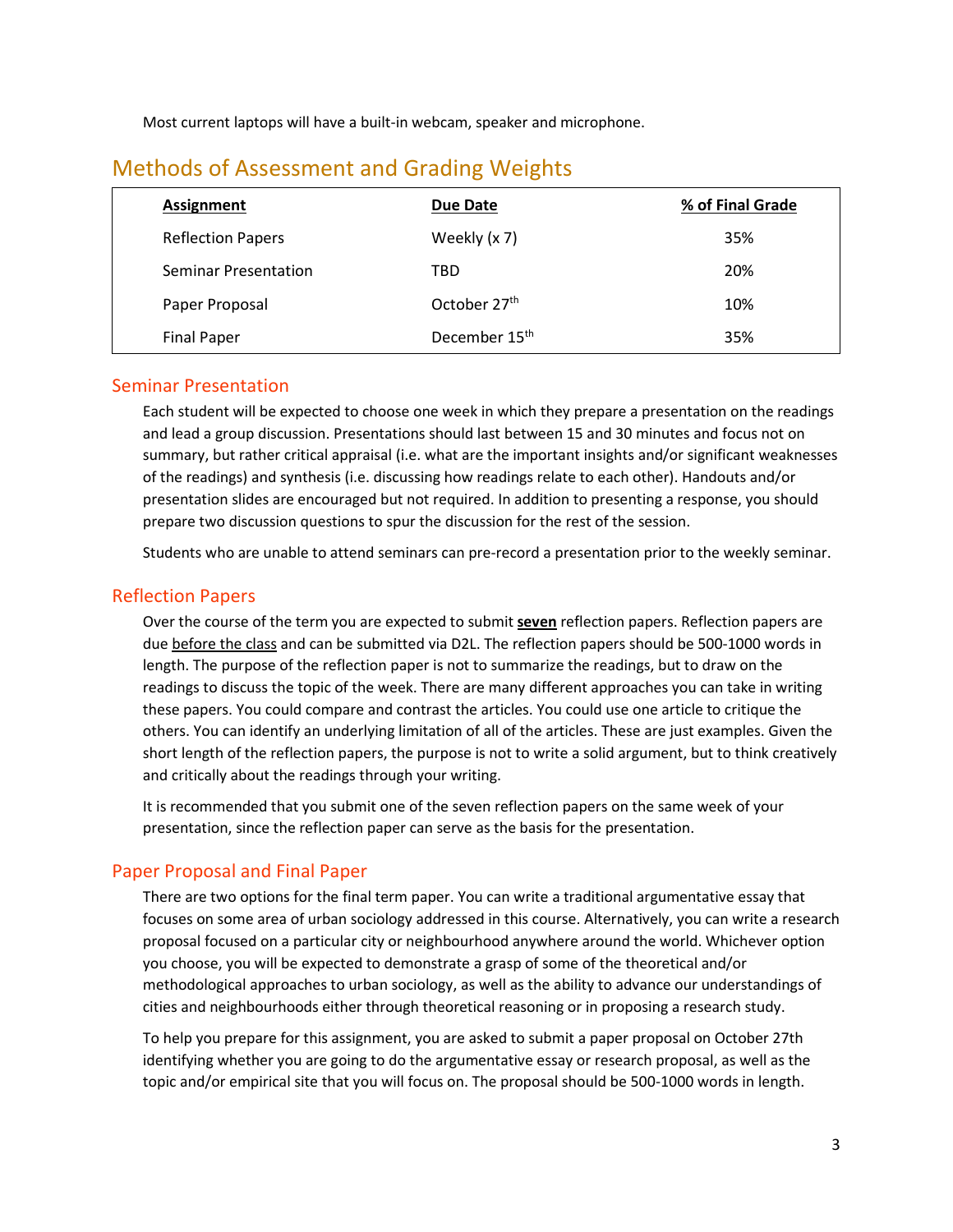The final paper itself should be 20-30 pages in length. Additional information on the paper will be provided later in the term.

# Grading Scale

Letter grades will be assigned and submitted to the registrar based on the following scale:

| Grade     | Percent<br>range | Grade<br>Point<br>Value | <b>Description</b>                                                                                                                                              |  |
|-----------|------------------|-------------------------|-----------------------------------------------------------------------------------------------------------------------------------------------------------------|--|
| $A+$      | $96 - 100%$      | 4.0                     | Outstanding performance                                                                                                                                         |  |
| A         | $90 - 95.99\%$   | 4.0                     | Excellent - superior performance showing comprehensive<br>understanding of the subject matter                                                                   |  |
| А-        | $85 - 89.99\%$   | 3.7                     | Very good performance                                                                                                                                           |  |
| B+        | $80 - 84.99%$    | 3.3                     | Good performance                                                                                                                                                |  |
| B         | $75 - 79.99\%$   | 3.0                     | Satisfactory performance                                                                                                                                        |  |
| <b>B-</b> | $70 - 74.99%$    | 2.7                     | Minimum pass for students in the Faculty of Graduate Studies                                                                                                    |  |
| $C+$      | $67 - 69.99\%$   | 2.3                     | All grades of "C+" or lower are indicative of failure at the graduate<br>level and cannot be counted toward Faculty of Graduate Studies<br>course requirements. |  |

# Absences and Deferrals

Students who miss class assessments (tests, participation activities, or other assignments) should inform their instructor as soon as possible. If the reason provided for the absence is acceptable, the instructor may decide that any arrangements made can take forms other than make-up tests or assignments. For example, the weight of a missed grade may be added to another assignment or test.

**Deferred Term Work Form:** Deferral of term work past the end of a term requires a form to be filled out by the student and submitted, along with any supporting documentation, to the instructor. The form is available at: [https://live-ucalgary.ucalgary.ca/sites/default/files/teams/14/deferral-of-term-work-](https://live-ucalgary.ucalgary.ca/sites/default/files/teams/14/deferral-of-term-work-2020.pdf)[2020.pdf](https://live-ucalgary.ucalgary.ca/sites/default/files/teams/14/deferral-of-term-work-2020.pdf)

Once an extension date has been agreed between instructor and student, the instructor will email the form to the Faculty of Arts Program Information Centre [\(ascarts@ucalgary.ca\)](mailto:ascarts@ucalgary.ca) for approval by the Associate Dean.

# Grade Reappraisal

Within two weeks of the date the exam/assignment is returned, students seeking reappraisal of examinations or assignments must submit a written response to the instructor explaining the basis for reconsideration of one's mark. The instructor will reconsider the grade assigned and will then book a time with the student to discuss his or her work and rationale. It should be noted that a re- assessed grade may be raised, lowered, or remain the same.

# Handing in Papers, Assignments

- 1. The main Sociology Department office does not deal with any course-related matters. Please speak directly to your instructor.
- 2. **Protection of Privacy:** The Freedom of Information and Protection of Privacy (FOIPP) legislation does not allow students to retrieve any course material from public places. Anything that requires handing back will be returned directly during class or office hours. If students are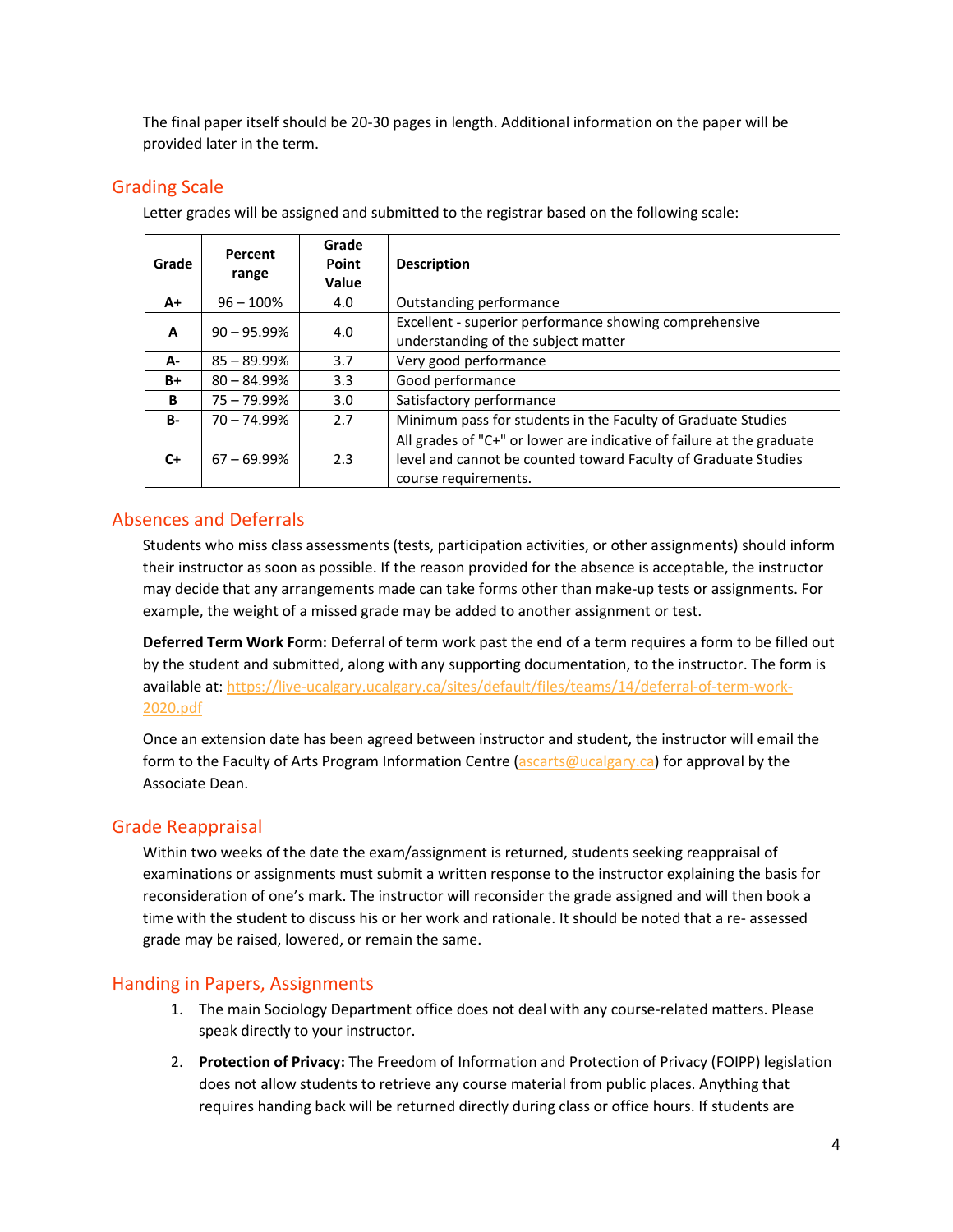unable to pick up their assignments from the instructor, they can provide the instructor with a stamped, self-addressed envelope to be used for the return of the assignment. Private information related to the individual student is treated with the utmost regard by the faculty at the University of Calgary

3. Final grades are not posted by the Sociology Department. They are only available online.

# SCHEDULE OF LECTURES AND READINGS

# Week 1: Introduction National September 8

This week, I will provide a brief introduction and overview of urban sociology as a field and this course in particular. You will also have an opportunity to introduce yourself to your peers and talk about what interests you about cities and what topics you would like to cover over the term.

# Week 2: Classical Approaches to Urban Sociology The September 15

The first readings of the course represent different approaches to cities with this classical literature. As we will discuss, the main urban issues laid out in these five readings anticipate many of the issues that urban sociologists continue to study to this day.

### Required Readings:

Du Bois, W. E. B. 2011 [1899]. The Philadelphia Negro. Pp. 110-117 in Richard T. LeGates and Frederic Stout (eds.) *The City Reader*. Taylor & Frances Group. [https://ebookcentral-proquest](https://ebookcentral-proquest-com.ezproxy.lib.ucalgary.ca/lib/ucalgary-ebooks/reader.action?docID=668293&ppg=143)[com.ezproxy.lib.ucalgary.ca/lib/ucalgary-ebooks/reader.action?docID=668293&ppg=143](https://ebookcentral-proquest-com.ezproxy.lib.ucalgary.ca/lib/ucalgary-ebooks/reader.action?docID=668293&ppg=143)

# Simmel, Georg. 1903. "The Metropolis and Mental Life." [http://www.blackwellpublishing.com/content/bpl\\_images/content\\_store/sample\\_chapter/063](http://www.blackwellpublishing.com/content/bpl_images/content_store/sample_chapter/0631225137/bridge.pdf) [1225137/bridge.pdf.](http://www.blackwellpublishing.com/content/bpl_images/content_store/sample_chapter/0631225137/bridge.pdf)

- Burgess, Ernest W. 2012 [1925]. "The Growth of the City: An Introduction to a Research Project." Pp. 91- 99 in Jan Lin and Christopher Mele (eds.) *The Urban Sociology Reader, 2nd Edition*. New York: Routledge. [https://ebookcentral-proquest-com.ezproxy.lib.ucalgary.ca/lib/ucalgary](https://ebookcentral-proquest-com.ezproxy.lib.ucalgary.ca/lib/ucalgary-ebooks/reader.action?docID=1075388&ppg=106)[ebooks/reader.action?docID=1075388&ppg=106](https://ebookcentral-proquest-com.ezproxy.lib.ucalgary.ca/lib/ucalgary-ebooks/reader.action?docID=1075388&ppg=106)
- Wirth, Louis. 1938. "Urbanism as a Way of Life." *American Journal of Sociology* 44(1): 1-24.
- Jacobs, Jane. 1961. "The uses of sidewalks: contacts." Pp. 55-73 in *The Death and Life of Great American Cities*. (See D2L)

#### Supplementary Readings:

- Morris, Aldon D. 2015. The Scholar Denied: W. E. B. Du Bois and the Birth of Modern Sociology. Berkeley: University of California Press.
- Venkatesh, Sudhir. 2001. "Chicago's Pragmatic Planners: American Sociology and the Myth of Community." Social Science History 25(2): 275-317.
- Owens, B. Robert. 2012. "Mapping the City: Innovation and Continuity in the Chicago School of Sociology, 1920-1934." *The American Sociologist* 43(3): 264-293.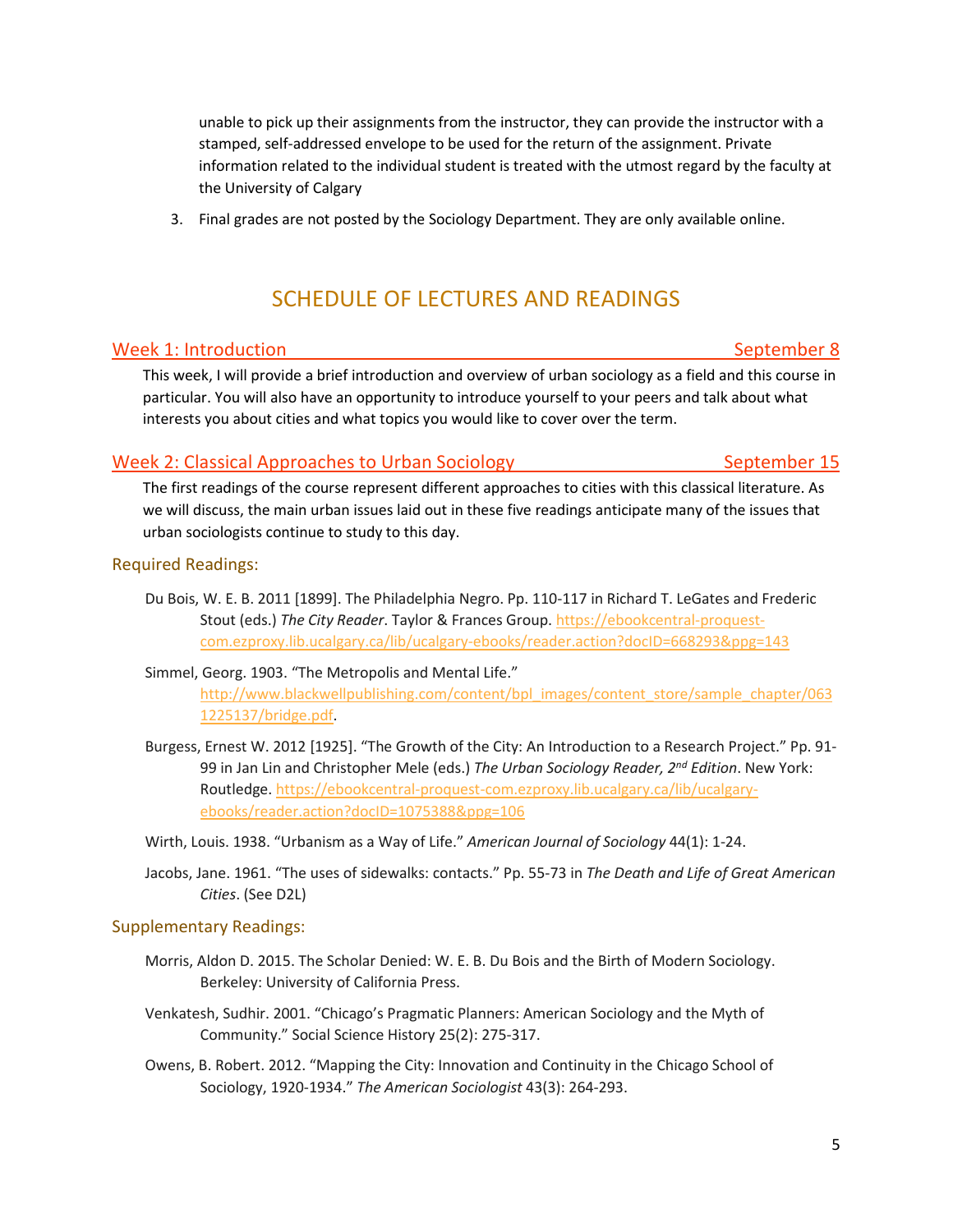Merriman, Ben. 2015. "Three Conceptions of Spatial Locality in Chicago School Sociology (and Their Significance Today)." *The American Sociologist* 46(2): 269-287.

# Week 3: Community, Social Capital, and Isolation September 22 September 22

Classical sociologists tended to argue that people living in cities were physically close, but socially distant. This idea was captured in Ferdinand Tonnies famous distinction between *gemeinschaft* (community) and *gesellschafts* (society). In the postwar period, community ethnographers such as William Foote Whyte (*Street Corner Society*) and Herbert Gans (*Urban Villagers*) demonstrated that tight-knit communities do exist within large cities. More recently, sociologists have reconceptualized community in terms of social networks and social capital. This week we consider how cities bring people together and keep them apart.

# Required Readings:

- Klinenberg, Eric. 2001. "Dying Alone: The Social Production of Urban Isolation." *Ethnography* 2(4):501- 31.
- Hunter, Marcus Anthony. 2010. "The nightly round: Space, social capital, and urban black nightlife." *City & Community* 9(2): 165-186.
- Zhang, Min, Weiping Wu, and Weijing Zhong. 2018. "Agency and social construction of space under topdown planning: Resettled rural residents in China." *Urban Studies* 55(7): 1541-60.

# Supplementary Readings:

Granovetter, Mark. 1973. "The Strength of Weak Ties." *American Journal of Sociolog*y 78(6): 1360-80.

- Wellman, Barry. 1979. "The Community Question: The Intimate Networks of East Yorkers." *American Journal of Sociology* 84(5): 1201-32.
- Fischer, Claude S. 1995. "The subcultural theory of urbanism: A twentieth-year assessment." *American Journal of Sociology* 101(3): 543-577.
- Putnam, Robert D. 1995. "Bowling Alone: America's Declining Social Capital." *Journal of Democracy* 6(1): 65-78.
- Muir, Jonathan A., et al. "Cultural antecedents to community: An evaluation of community experience in the United States, Thailand, and Vietnam." *City & community* 17.2 (2018): 485-503.
- Wang, Cheng, Omar Lizardo, and David S. Hachen. 2018. "Using big data to examine the effect of urbanism on social networks." *Journal of Urban Affairs*. DOI: 10.1080/07352166.2018.1550350.
- Manley, Andrew and Michael Silk. 2019. "Remembering the City: Changing Conceptions of Community in Urban China." *City & Community* 18(4): 1240-66.

### Week 4: Segregation September 29

Just as cities are characterized by tight-knit communities, they are also characterized by social divisions between communities. Segregation occurs when social divisions are enforced through spatial separation, which has been achieved through both formal and informal means. Extreme segregation can lead to a phenomenon that William Julius Wilson has called "concentrated disadvantage", which is based on the idea that the experience of poverty is much worse when everyone around you is also poor. This week we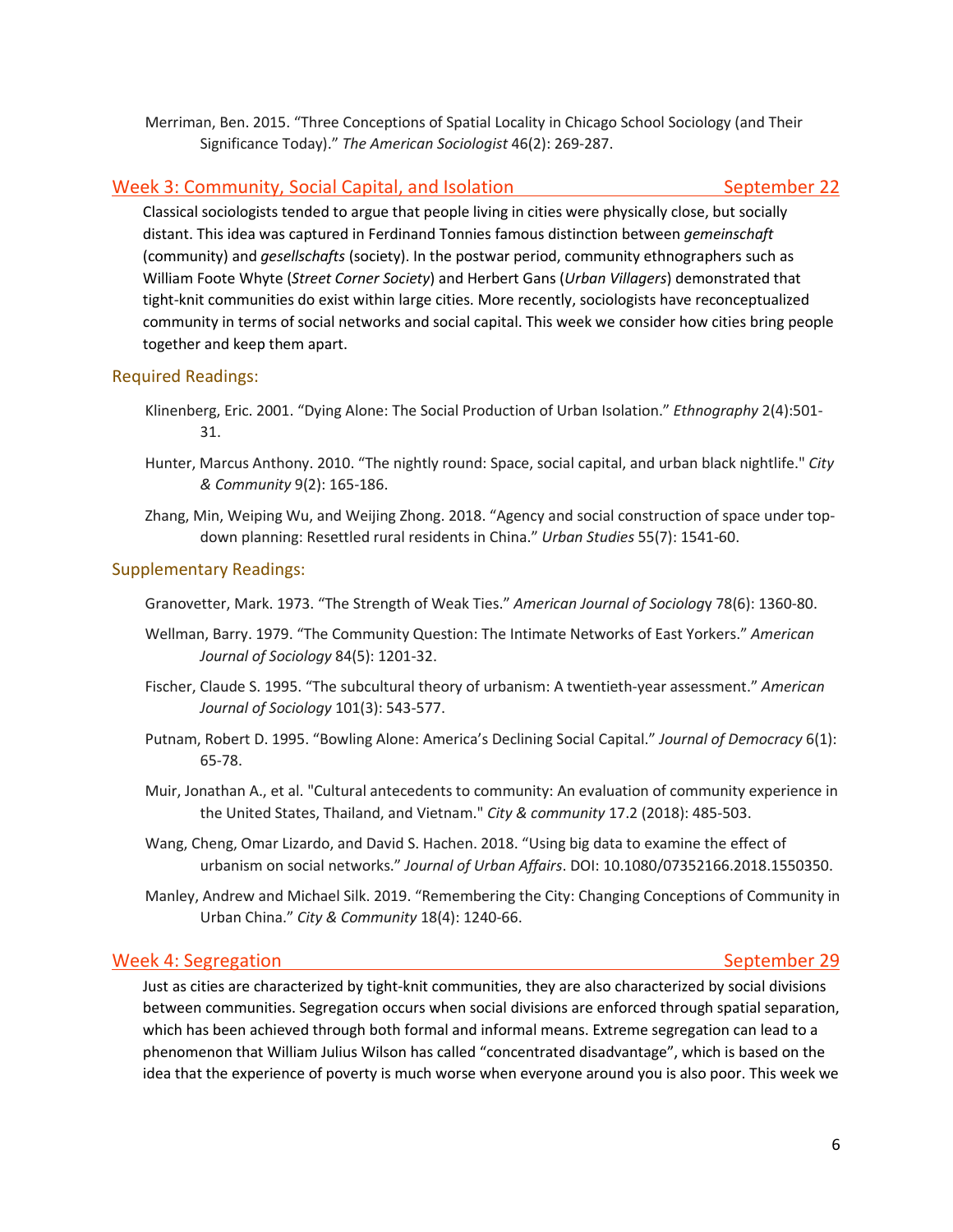look at how segregation is maintained within cities, and the consequences of residential segregation for people's life chances.

#### Readings:

- Massey, Douglas. 1990. "American Apartheid: Segregation and the Making of the Underclass." *American Journal of Sociology* 96(2): 329-57.
- Wacquant, Loic. 2010. Designing Urban Seclusion in the 21st Century. Yale Architectural Journal. <https://www.jstor.org/stable/pdf/41680282.pdf>
- Garrido, Marco. 2013. "The Sense of Place behind Segregating Practices: An Ethnographic Approach to Symbolic Partitioning of Metro Manila." *Social Forces* 91(4): 1343-1362.
- Sharkey, Patrick and Jacob W. Faber. 2014 "Where, When, Why and For Whom Do Residential Contexts Matter? Moving Away from the Dichotomous Understanding of Neighbourhood Effects." *American Sociological Review* 40: 1-27.

#### Supplementary Readings:

- Wilson, William Julius. *The truly disadvantaged: The inner city, the underclass, and public policy*. University of Chicago Press, 2012.
- Sampson, Robert J., Jeffrey D. Morenoff, and Thomas Gannon-Rowley. 2002. "Assessing 'Neighborhood Effects': Social Processes and New Directions in Research." *Annual Review of Sociology* 28: 443- 78.
- Small, Mario. 2008. "Four Reasons to Abandon the Idea of 'the Ghetto.'" *City & Community* 7(4): 389- 398.
- Harding, David J. "Violence, older peers, and the socialization of adolescent boys in disadvantaged neighborhoods." *American sociological review* 74.3 (2009): 445-464.
- Sampson, Robert J. *Great American city: Chicago and the enduring neighborhood effect*. University of Chicago Press, 2012.

Coates, Ta-Nehisi. "The case for reparations." *The Atlantic* 313.5 (2014): 54-71.

#### Week 5: Gentrification and Housing Communication and Housing Communication of the Communication of the Communication of the Communication of the Communication of the Communication of the Communication of the Communication

In North American and elsewhere, concentrated disadvantage has been traditionally located within historic inner-cities. Since the 1970s, however, inner-city neighbourhoods have seen significant inmigration of wealthier residents who are more likely to be white and professional class. This process, called gentrification, is one of the most controversial topics urban studies. For some, gentrification represents a revitalization of impoverished neighbourhoods and a force for social integration. For others, it represents a new form of segregation in which wealthier newcomers drive up property values and displace poorer, existing residents. While the driving forces behind gentrification have been hotly debated, recently scholars have turned their attention to rules that restrict development in suburban neighbourhoods to single-family homes. These rules, it is argued, drive up property values by restricting housing supply, and force all new development into poorer, inner-city neighbourhoods.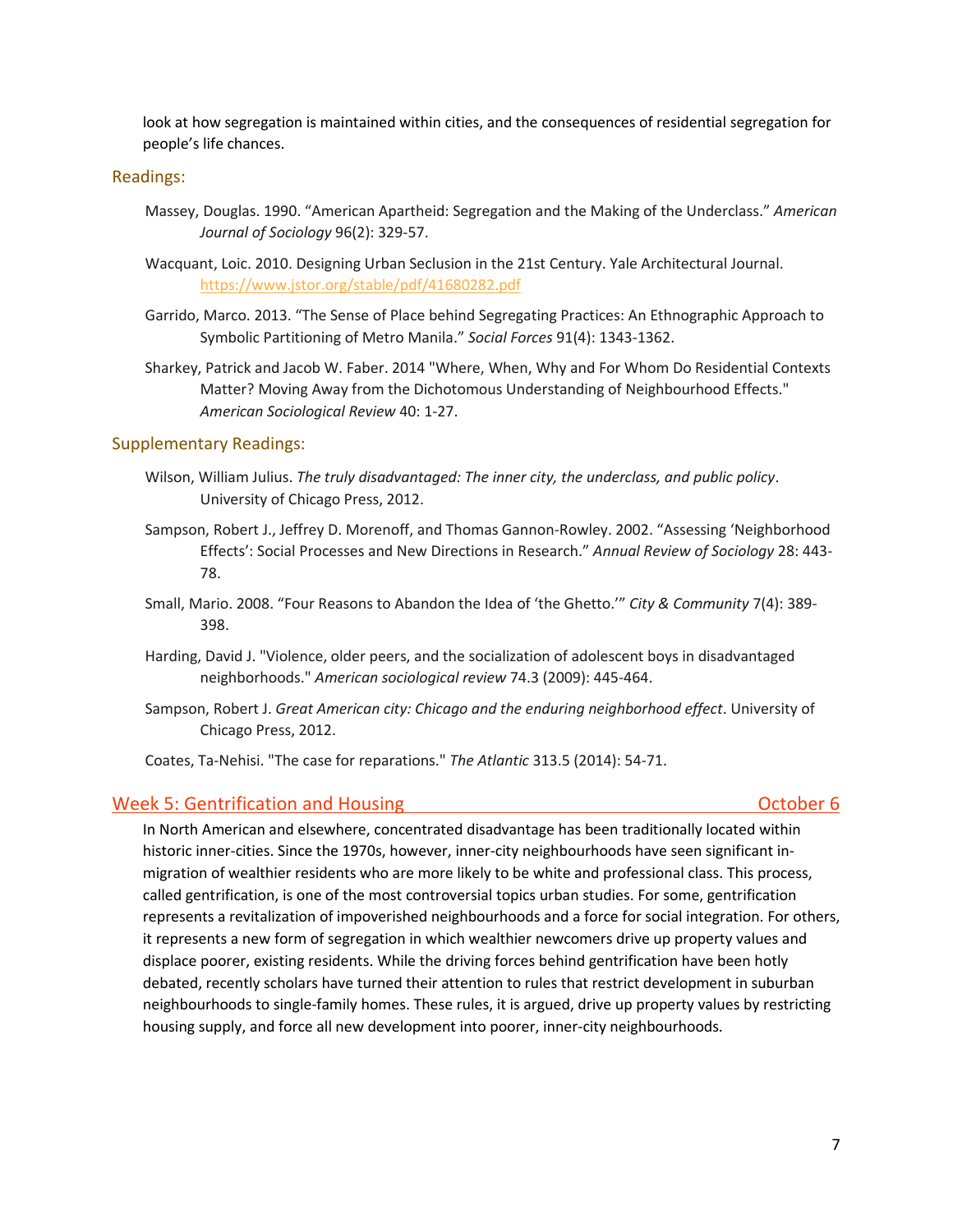### Readings:

- Lees, Loretta. 2008. "Gentrification and social mixing: towards an inclusive urban renaissance?" *Urban studies* 45(12): 2449-2470.
- Hwang, Jackelyn, and Robert J. Sampson. 2014. "Divergent pathways of gentrification: Racial inequality and the social order of renewal in Chicago neighborhoods." *American Sociological Review* 79(4): 726-751.
- Ghertner, D. Asher. 2015. "Why gentrification theory fails in 'much of the world'." *City* 19(4): 552-563.
- Michael Manville, Paavo Monkkonen & Michael Lens (2020) "It's Time to End Single-Family Zoning." *Journal of the American Planning Association* 86(1): 106-112.
- Lauster, Nathanael. 2016. *The Death and Life of the Single-Family House*. Philadelphia: Temple University Press, (Pp. 108, 40-56)

#### Supplementary Readings:

Smith, Neil. 1987. "Gentrification and the Rent Gap." Annals of the Association of American Geographers 77(3): 462-465.

Freeman, Lance. *There Goes the 'Hood*. Philadelphia: Temple University Press.

- Zukin, Sharon. 2010. "How Brooklyn Became Cool" in *Naked City: The Death and Life of Authentic Urban Places*. Oxford University Press.
- Badger, Emily and Quoctrung Bui. 2019, June 18. "Cities Start to Question an American Ideal: A House With a Yard on Every Lot." New York Times. [https://www.nytimes.com/interactive/2019/06/18/upshot/cities-across-america-question](https://www.nytimes.com/interactive/2019/06/18/upshot/cities-across-america-question-single-family-zoning.html)[single-family-zoning.html](https://www.nytimes.com/interactive/2019/06/18/upshot/cities-across-america-question-single-family-zoning.html)

# Week 6: The Public Realm: Order and Disorder, Inclusion and Exclusion Cortober 13

As we have seen, sociologists have been concerned with issues of social order within city streets since the classical era. However, as wealthier, middle-class people began "returning" to the inner-city as either day trippers or as gentrifies, there was increased pressure to eradicate perceived disorder in public places. City authorities increasingly embraced "broken windows" theory, which posited that even minor signs of disorder such as loitering or graffiti, could lead to more serious crimes like assault and murder. However, critical scholars have argued that efforts to enforce social order amount to a form of class warfare, wherein racialized and impoverished communities are increasingly harassed, arrested, and pushed out of public places because their very presence offends wealthier classes.

#### Readings:

- Lofland, Lyn H. 1989. "Social Life in the Public Realm." *Journal of Contemporary Ethnography* 17(4): 453- 82.
- Duneier, Mitchell and Harvey Molotch. 1999. "Talking City Trouble: Interactional Vandalism, Social Inequality, and the 'Urban Interaction Problem'." *American Journal of Sociology* 104(5): 1263- 1295.
- Harvey, David. 2008. "The Right to the City." *New Left Review* 53(1): 23-40.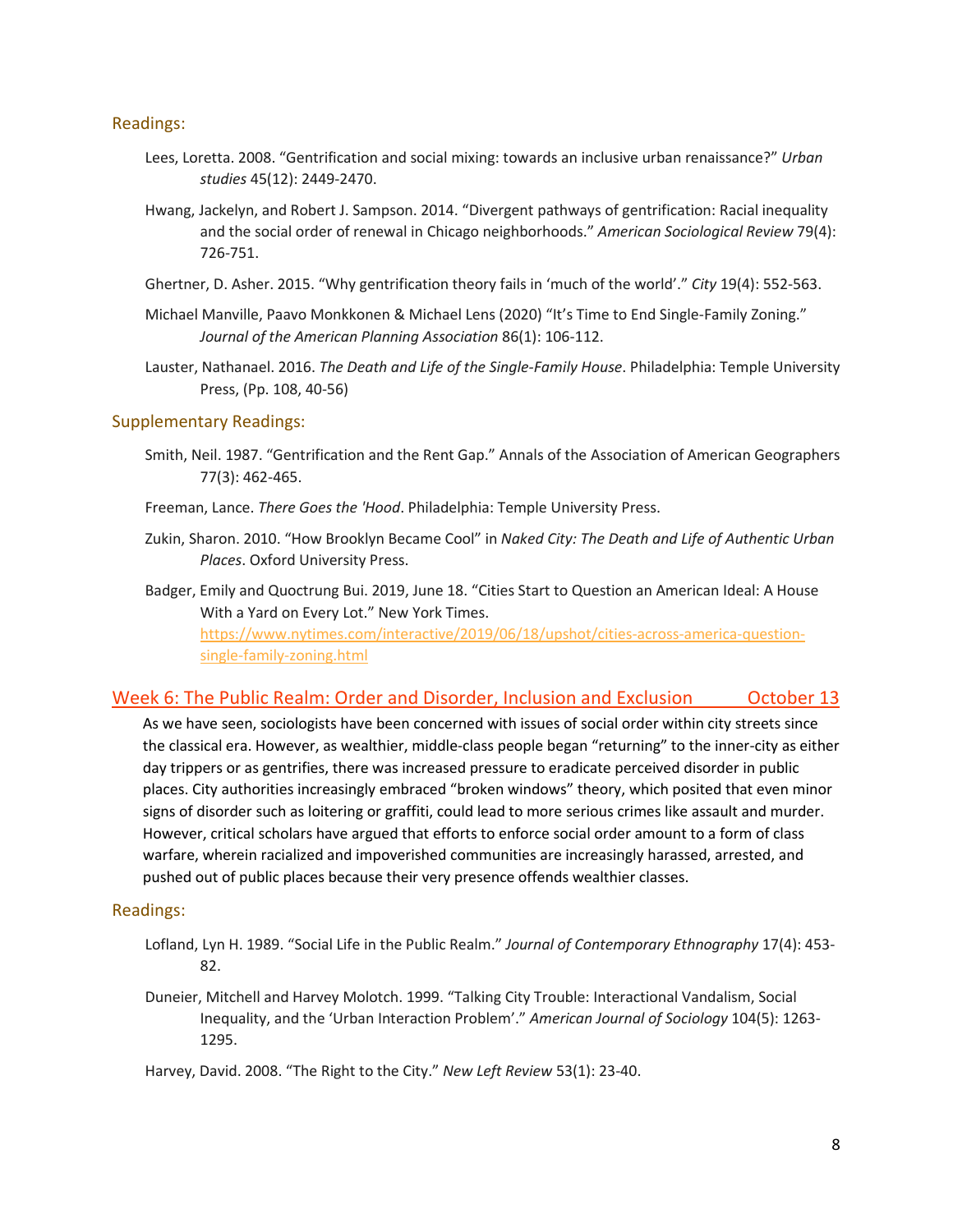Anjaria, Jonathan Shapiro. "Guardians of the Bourgeois City: Citizenship, Public Space, and Middle-Class Activism in Mumbai 1." *City & Community* 8.4 (2009): 391-406.

### Supplementary Readings:

- Wilson, James Q., and George L. Kellıng. 1982. "The police and neighborhood safety: Broken Wındows." *Journal of Atlantic, March*.
- Sampson, Robert J., and Stephen W. Raudenbush. 1999. "Systematic social observation of public spaces: A new look at disorder in urban neighborhoods." *American Journal of Sociology* 105(3): 603-651.
- Snow, David A., and Michael Mulcahy. 2001. "Space, politics, and the survival strategies of the homeless." *The American Behavioral Scientist* 45(1): 149-169.
- Lees, Loretta. 2003. "The Ambivalence of Diversity and the Politics of Urban Renaissance: The Case of Youth in Downtown Portland, Maine." *International Journal of Urban and Regional Research* 27(3): 613-634.
- Douglas, Gordon C. C. 2014. "Do-It-Yourself Urban Design: The Social Practice of Informal 'Improvement' Through Unauthorized Alteration." *City & Community* 13(1): 5-25.

# Week 7: Neighbourhoods, Identity, Neighbourhood Identities **Concentration Concentration** October 20

One of the insights of the Chicago School was the neighbourhoods not only provide us with access to resources such as schools, parks, or housing. Neighbourhoods also provide people with a sense of identity. Increasingly urban sociologists have become attentive to how neigbourhoods themselves develop distinct identities, and how those identities then relate to the social identities of the people who live in the neighbourhoods.

### Readings:

- Brown-Saracino, Japonica. 2015. "How Places Shape Identity: The Origins of Distinctive LBQ Identities in Four Small U.S. Cities." *American Journal of Sociology* 121(1): 1-63.
- Hwang, Jackelyn. 2016. "The Social Construction of a Gentrifying Neighborhood: Reifying and Redefining Identity and Boundaries in Inequality." *Urban Affairs Review* 52(1): 98-129.
- Anderson, Elijah. 2012. "The iconic ghetto." *The ANNALS of the American Academy of Political and Social Science* 642(1): 8-24.
- Wherry, Frederick. 2010. "Producing the Character of Place." *Journal of Urban History* 36(4): 554-560.

### Supplementary Readings:

- Howarth, Caroline. 2002. "'So, you're from Brixton?': The Struggle for Recognition and Esteem in Stigmatized Community." *Ethnicities* 2(2): 237–260.
- Anderson, Kay J. 1988. "The Idea of Chinatown: The Power of Place and Institutional Practice in the Making of a Racial Category." *Annals of the Association of American Geographers* 77(4): 580-98.

# Week 8: The Urban Growth Machine Contract Contract Contract Contract October 27

By the 1960s, American urban sociologists had grown increasingly dissatisfied with existing approaches to theorizing cities. The Chicago School's human ecological approach treated the development of cities as a natural process. The community studies tradition was focused on how people developed strong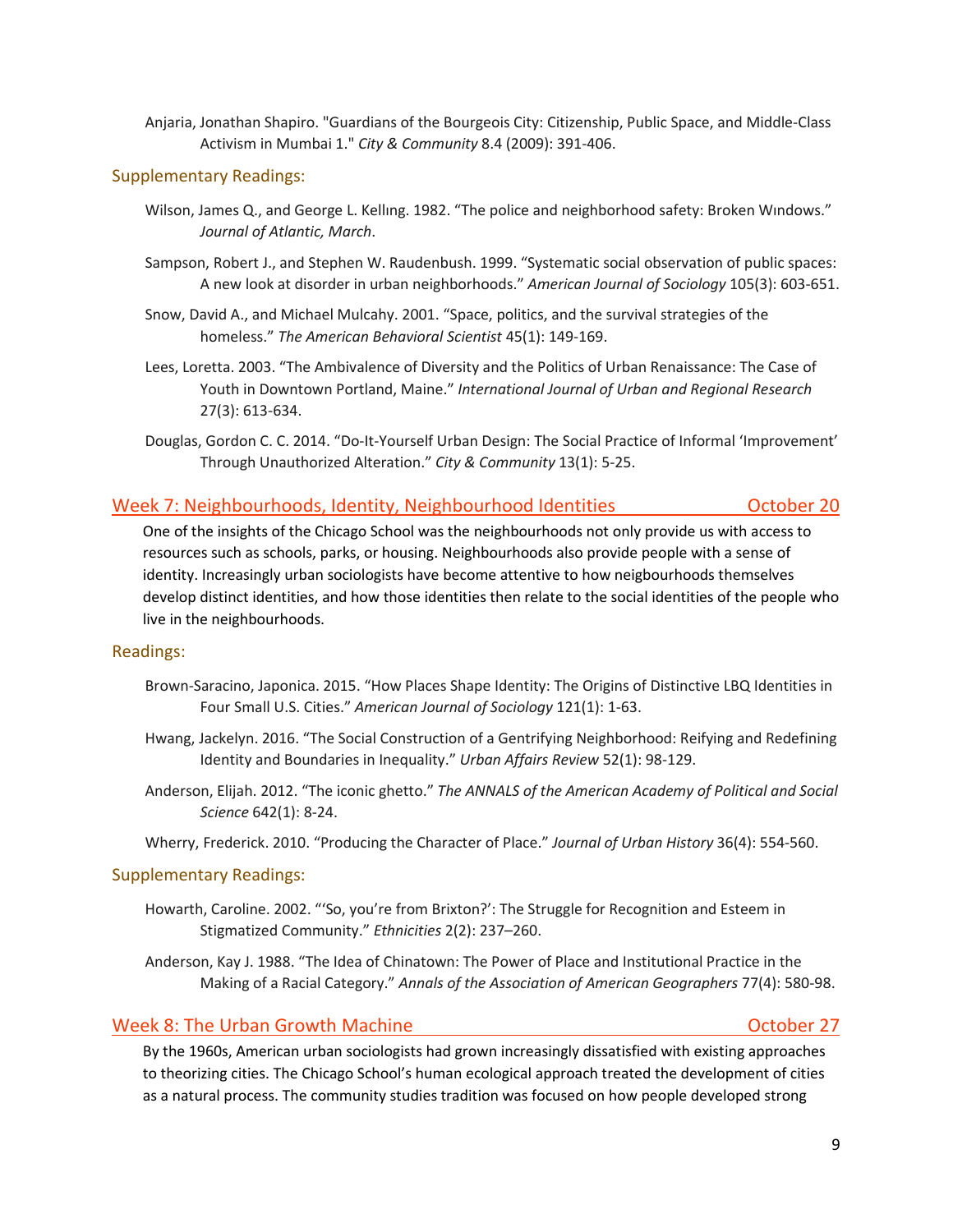social ties. Neither theory offered any explanation of the significant social conflicts occurring within cities, from political protests and riots relating to issues of race, class, gender, and sexuality, to fights over the development of highways and the preservation of historic buildings. Into this void entered a series of theories that are often described as "urban political economy". Among those was Harvey Molotch' theory of the urban growth machine.

#### Readings:

- Molotch, Harvey. 1976. "The city as a growth machine: Toward a political economy of place." *American Journal of Sociology* 82(2): 309-332.
- Logan, John R. and Harvey Molotch. 1987. "Places as Commodities." Pp. 17-49 in *Urban Fortunes: The Political Economy of Place*. Univ of California Press.
- McGovern, Stephen J. 2009. "Mobilization on the Waterfront: The Ideological/Cultural Roots of Potential Regime Change in Philadelphia." *Urban Affairs Review* 44(5): 663–694.

#### Supplementary Readings:

- Molotch, Harvey and John Logan. 1984. "Tensions in the Growth Machine: Overcoming Resistance to Value-Free Development." *Social Problems* 31(5): 483-499
- Stone, Clarence N. 1993. "Urban Regimes and the Capacity to Govern: A Political Economy Approach." *Journal of Urban Affairs* 15(1): 1-28.
- Mossberger, Karen and Gerry Stoker. 2001. "The Evolution of Urban Regime Theory: The Challenge of Conceptualization." *Urban Affairs Review* 36(6): 810-835.
- Delaney, Kevin J. and Rick Eckstein. 2007. "Urban Power Structures and Publicly Financed Stadiums." *Sociological Forum* 22(3): 331-53.

#### Week 9: Entrepreneurialism and Neoliberalism November 3

In addition to Harvey Molotch's growth machine theory, Marxist theorists such as David Harvey saw urban development as being driven by processes of capitalist accumulation. Marxists and other critical scholars have been particularly focused on the "neoliberal" reforms of the last  $20<sup>th</sup>$  century, which they argue have fundamentally changed the role of cities and urban governance.

#### Readings:

- Harvey, David. 1989. "From Managerialism to Entrepreneurialism: The Transformation in Urban Governance in Late Capitalism." *Geografiska Annaler: Series B, Human Geography* 71(1): 3-17.
- Brenner, Neil, and Nik Theodore. 2002 "Cities and the geographies of 'actually existing neoliberalism'." *Antipode* 34(3): 349-379.
- Wacquant, Loïc. 2010. "Crafting the Neoliberal State: Workfare, Prisonfare, and Social Insecurity." *Sociological Forum* 25(2): 197-220.
- Datta, Ayona. 2015. "New urban utopias of postcolonial India: 'Entrepreneurial urbanization' in Dholera smart city, Gujarat." *Dialogues in Human Geography* 5(1): 3-22.

#### Supplementary Readings:

Peck, Jamie and Adam Tickell. 2002. "Neoliberalizing Space." *Antipode* 34(3): 380-404.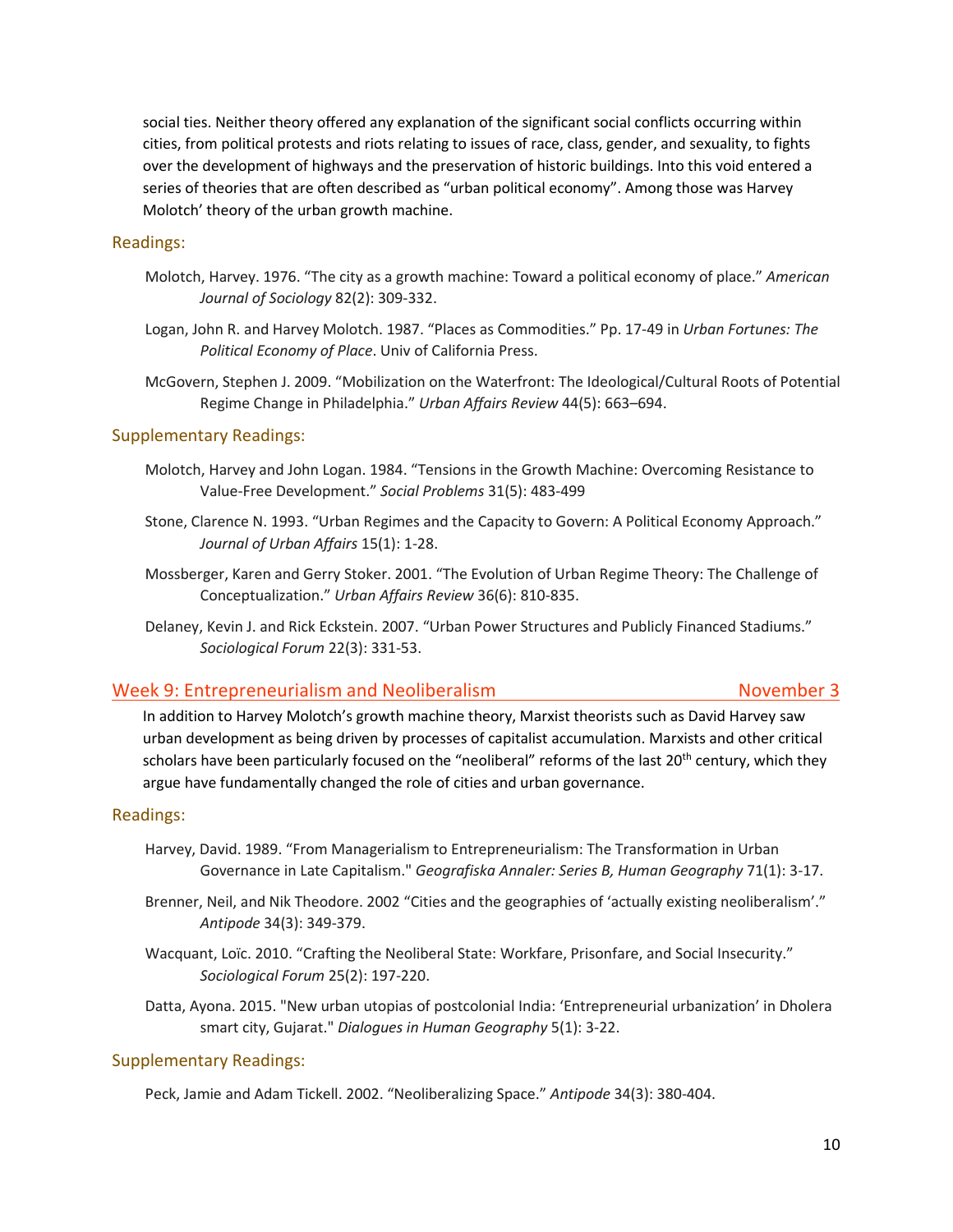Harvey, David. 2005. *A Brief History of Neoliberalism*. New York: Oxford University Press.

Kipfer, Stefan and Roger Keil. 2002. "Toronto Inc? Planning the Competitive City in the New Toronto." *Antipode* 34(2): 227-264.

#### *Midterm Break – No Class November 10*

# Week 10: Culture and Consumption November 17

While cities have always been the center of cultural life in societies, they have also traditionally been dismissed as a more superficial aspect of urban life – a reflection of wealth generated by more "important" industries such as manufacturing and shipping. Today, however, the arts, culture, and consumerism have increasingly been promoted as an important source of economic growth, particularly for cities that have seen their industrial sectors decline. This idea of culture as an economic tool has been both celebrated and denounced, but few debate that culture now plays a central role in the planning, governance, and economy of cities.

#### Readings:

- Zukin, Sharon. 1998. "Urban lifestyles: diversity and standardisation in spaces of consumption." *Urban Studies* 35(5-6): 825-839.
- Hannigan, John. 2007. "From Fantasy City to Creative City." Pp. 48-56 in Greg Richards and Julie Wilson (eds.) *Tourism, Creativity and Development*. London: Routledge.
- Lloyd, Richard. 2004. "The neighborhood in cultural production: Material and symbolic resources in the new bohemia." *City & Community* 3(4): 343-372.
- Patterson, Matt, and Daniel Silver. 2015 "The place of art: Local area characteristics and arts growth in Canada, 2001–2011." *Poetics* 51: 69-87.

### Supplementary Readings:

- Zukin, S. (1995) *The Culture of Cities*. Cambridge, MA: Blackwell.
- Florida, Richard. 2002. *The Rise of the Creative Class*. New York: Basic Books.
- Peck, Jamie. 2005. "Struggling with the creative class*." International Journal of Urban and Regional Research* 29(4): 740-70.
- Evans, Graeme. 2003. "Hard-Branding the Cultural City From Prado to Prada." *International Journal of Urban and Regional Research* 27(2): 417-440.
- Grodach, Carl. 2013. "Cultural Economy Planning in Creative Cities: Discourse and Practice." *International Journal of Urban and Regional Research* 37(5): 1747-65.
- Markusen, Ann 2014. "Creative Cities: A 10-Year Research Agenda." *Journal of Urban Affairs* 35(S2): 567-589.

# Week 11: Transnationalism I: Global Cities and Spaces of Flows November 24

In previous weeks, we have focused primarily on examining cities from within. However, cities are also shaped by what is on the outside. In particular, cities need to be understood by how they fit into larger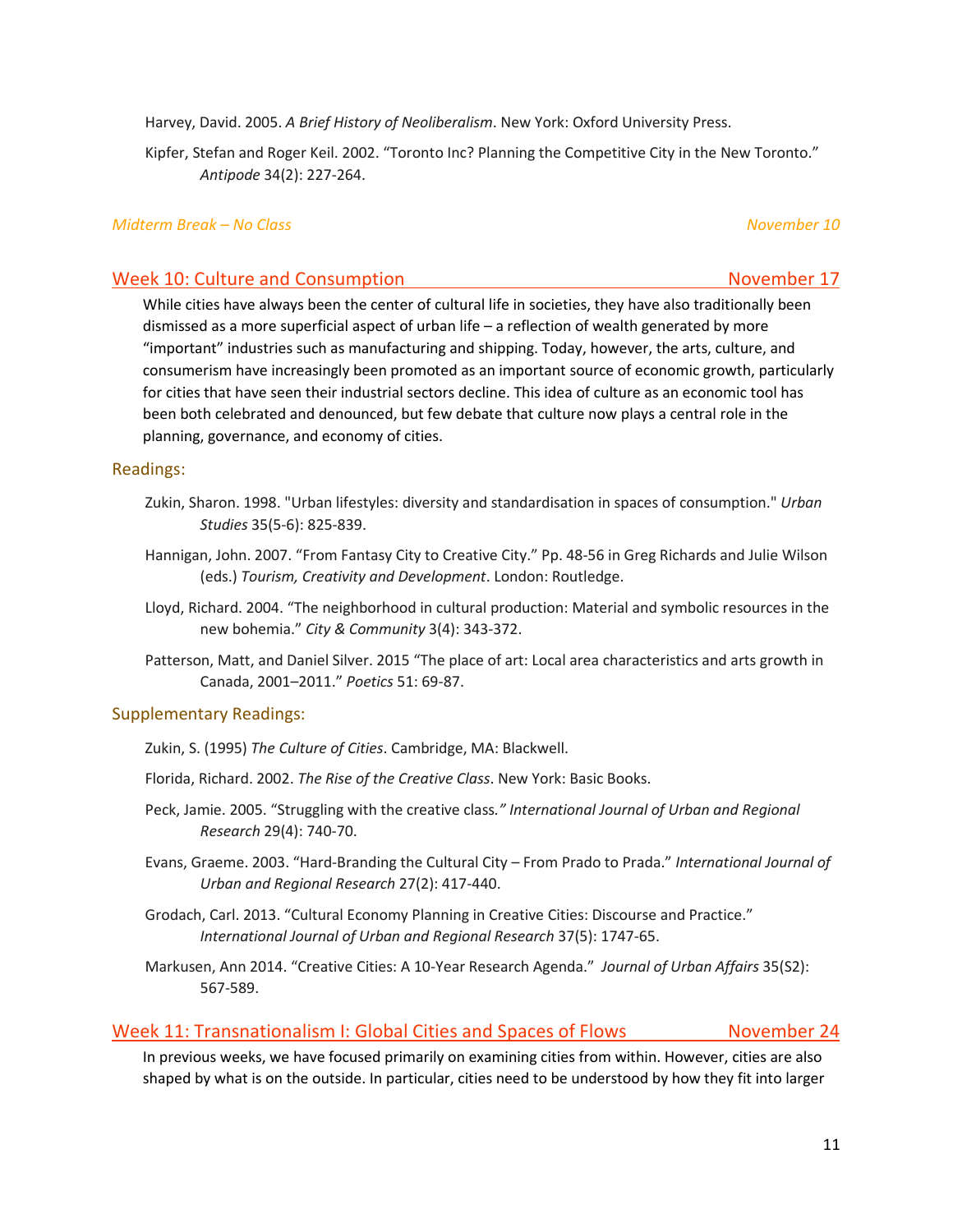transnational networks of power, commerce, and migration. This week we consider two important concepts that rethink cities in terms of these networks: the global city, and the space of flows.

#### Readings:

- Sassen, Saskia. 2005. "The Global City: Introducing a Concept." *Brown Journal of World Affairs* 11(2): 27- 43
- Ren, Xuefei. "From Chicago to China and India: Studying the city in the twenty-first century." Annual Review of Sociology 44 (2018): 497-513.

Castells, Manuel. 2010 [1996]. "Spaces of Flow" in *The Rise of the Network Society*. Wiley.

#### Supplementary Readings:

- Roy, Ananya. 2011. "Slumdog cities: rethinking subaltern urbanism*". International Journal of Urban and Regional Research* 35(2): 223-38.
- Datta, Ayona. 2012. "'Where is the global city?' Visual narratives of London among East European migrants." *Urban Studies* 49(8): 1725-1740.
- Brenner, Neil, and Christian Schmid. 2015. "Towards a new epistemology of the urban?" *City* 19(2-3): 151-182.
- Neal, Zachary P. 2018. "The urban metabolism of airline passengers: Scaling and sustainability." *Urban Studies* 55(1): 212-225.

#### Week 12: Transnationalism II: Enclaves and Borderlands Theorem 2012 December 1

In the final week or readings, we bring the transnational perspective of cities as being situated within larger, global networks into dialogue with the study of local places. In particular, we look at two types of transnational spaces: immigrant enclaves, which have been a primary concern for urban sociologists going back to the Chicago school, and borderlands, which are a comparatively new topic of study.

#### Readings:

- Portes, Alejandro, and Robert D. Manning. 2012 [1986] "The immigrant enclave: Theory and empirical examples." Pp. 202-13 in in Jan Lin and Christopher Mele (eds.) *The Urban Sociology Reader, 2nd Edition*. New York: Routledge.
- Kim, Jinwon. 2018 "Manhattan's Koreatown as a Transclave: The Emergence of a New Ethnic Enclave in a Global City." *City & Community* 17(1): 276-295.
- Banerjee, Pallavi, and Xiangming Chen. "Living in in-between spaces: A structure-agency analysis of the India–China and India–Bangladesh borderlands." *Cities* 34 (2013): 18-29.
- Reyes, Victoria. 2018. "Port of Call: How Ships Shape Foreign-Local Encounters." *Social Forces* 96(3):1097-118.

#### Supplementary Readings:

Fong, Eric, and Kumiko Shibuya. "Multiethnic Cities in North America." *Annu. Rev. Sociol.* 31 (2005): 285- 304.

Anderson, Elijah. 2011. *The cosmopolitan canopy: Race and civility in everyday life*. Norton.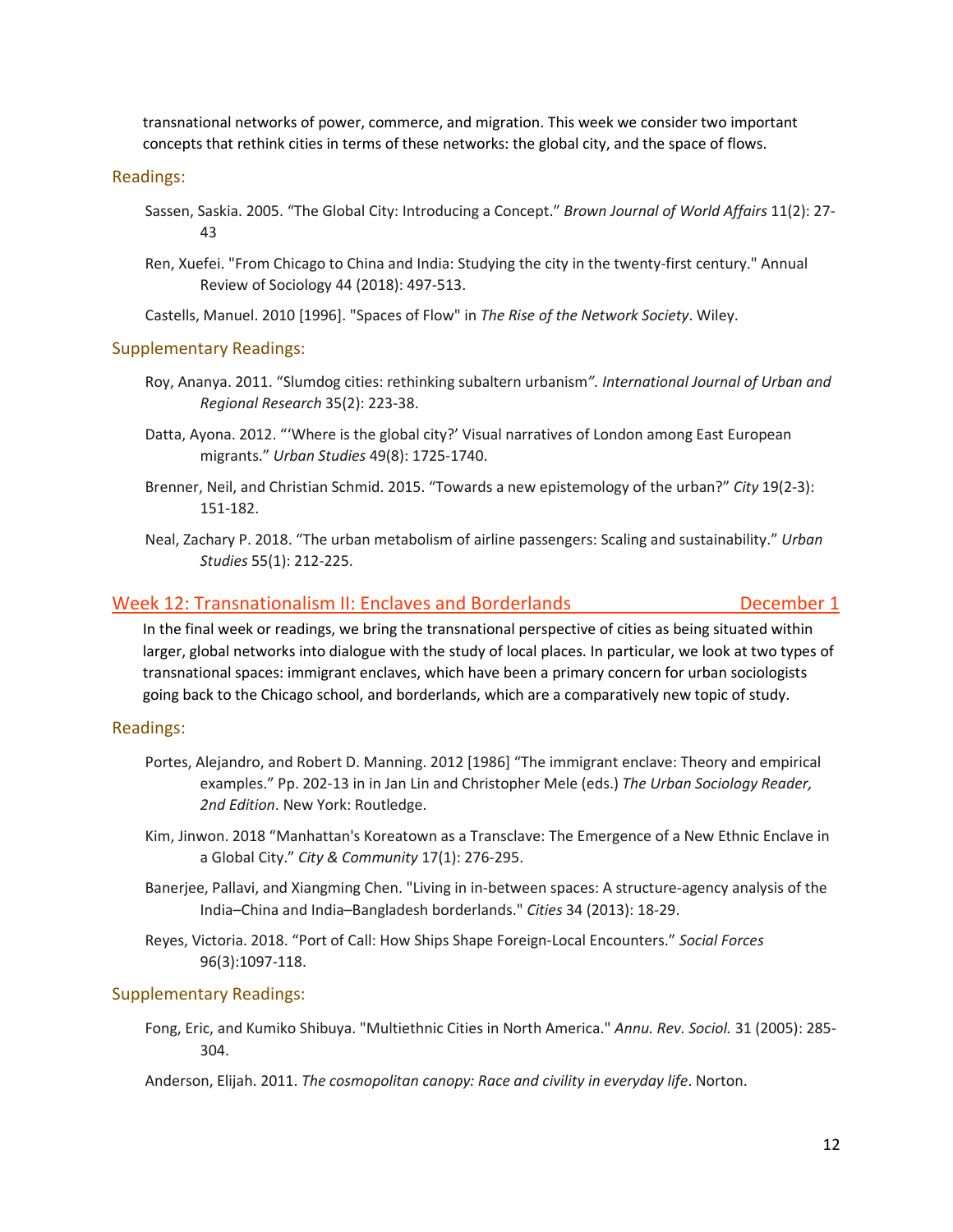- Qadeer, Mohammad Abdul. 2016. *Multicultural Cities: Toronto, New York, and Los Angeles*. University of Toronto Press.
- Reyes, Victoria. "Global borderlands: a case study of the Subic Bay Freeport Zone, Philippines." *Theory and Society* 44.4 (2015): 355-384.

#### Week 13: Conclusion **December 8**

This week we will share our ideas for final papers and wrap up the course.

Readings:

None.

# Other Information

# Guidelines for Zoom Sessions

Zoom is a video conferencing program that will allow us to meet at specific times for a "live" video conference, so that we can have the opportunity to meet each other virtually and discuss relevant course topics as a learning community.

To help ensure Zoom sessions are private, do not share the Zoom link or password with others, or on any social media platforms. Zoom links and passwords are only intended for students registered in the course. Zoom recordings and materials presented in Zoom, including any teaching materials, must not be shared, distributed or published without the instructor's permission.

The use of video conferencing programs relies on participants to act ethically, honestly and with integrity; and in accordance with the principles of fairness, good faith, and respect (as per the [Code of](https://www.ucalgary.ca/policies/files/policies/code-of-conduct.pdf)  [Conduct\)](https://www.ucalgary.ca/policies/files/policies/code-of-conduct.pdf). When entering Zoom or other video conferencing sessions (such as MS Teams), you play a role in helping create an effective, safe and respectful learning environment. Please be mindful of how your behaviour in these sessions may affect others. Participants are required to use names officially associated with their UCID (legal or preferred names listed in the Student Centre) when engaging in these activities. Instructors/moderators can remove those whose names do not appear on class rosters. Non-compliance may be investigated under relevant University of Calgary conduct policies (e.g [Student](https://ucalgary.ca/policies/files/policies/non-academic-misconduct-policy.pdf)  [Non-Academic Misconduct Policy\)](https://ucalgary.ca/policies/files/policies/non-academic-misconduct-policy.pdf). If participants have difficulties complying with this requirement, they should email the instructor of the class explaining why, so the instructor may consider whether to grant an exception, and on what terms. For more information on how to get the most out of your zoom sessions visit[: https://elearn.ucalgary.ca/guidelines-for-zoom/](https://elearn.ucalgary.ca/guidelines-for-zoom/) .

If you are unable to attend a Zoom session, please contact your instructor to arrange an alternative activity for the missed session (e.g., to review a recorded session). Please be prepared, as best as you are able, to join class in a quiet space that will allow you to be fully present and engaged in Zoom sessions. Students will be advised by their instructor when they are expected to turn on their webcam (for group work, presentations, etc.).

The instructor may record online Zoom class sessions for the purposes of supporting student learning in this class – such as making the recording available for review of the session or for students who miss a session. Students will be advised before the instructor initiates a recording of a Zoom session. These recordings will be used to support student learning only and will not be shared or used for any other purpose.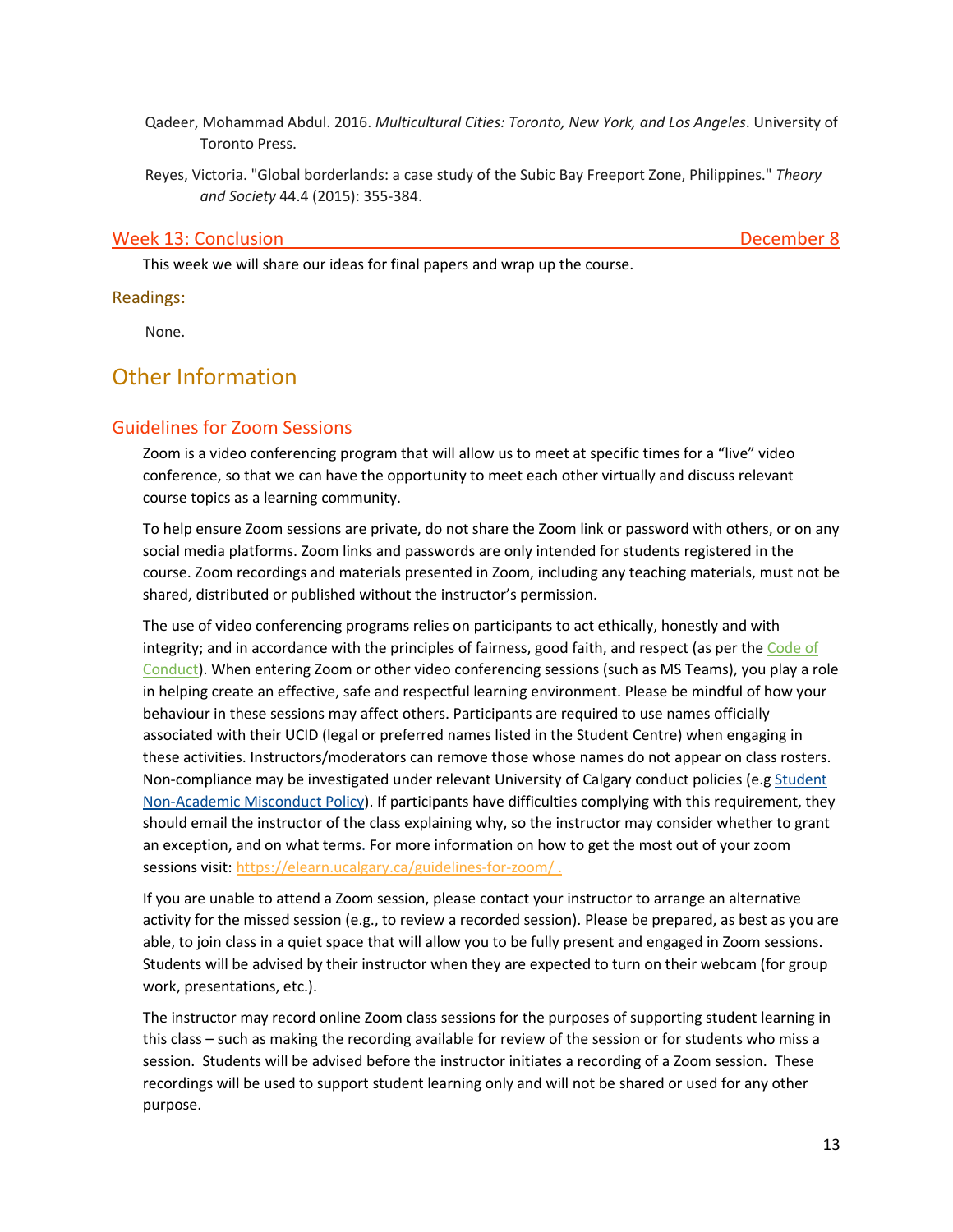#### Research Ethics

Students are advised that any research with human subjects – including any interviewing (even with friends and family), opinion polling, or unobtrusive observation – must have the approval of the Faculty Ethics Committee. In completing course requirements, students must not undertake any human subjects research without discussing their plans with the instructor, to determine if ethics approval is required.

# Copyright Legislation

All students are required to read the University of Calgary policy on Acceptable Use of Material Protected by Copyright [\(https://www.ucalgary.ca/policies/files/policies/acceptable-use-of-material](https://www.ucalgary.ca/policies/files/policies/acceptable-use-of-material-protected-by-copyright-policy.pdf)[protected-by-copyright-policy.pdf\)](https://www.ucalgary.ca/policies/files/policies/acceptable-use-of-material-protected-by-copyright-policy.pdf) and requirements of the Copyright Act [\(https://laws](https://laws-lois.justice.gc.ca/eng/acts/C-42/index.html)[lois.justice.gc.ca/eng/acts/C-42/index.html\)](https://laws-lois.justice.gc.ca/eng/acts/C-42/index.html) to ensure they are aware of the consequences of unauthorized sharing of course materials (including instructor notes, electronic versions of textbooks etc.). Students who use material protected by copyright in violation of this policy may be disciplined under the Non-Academic Misconduct Policy.

## Instructor Intellectual Property

Course materials created by professor(s) (including course outlines, presentations and posted notes, labs, case studies, assignments and exams) remain the intellectual property of the professor(s). These materials may NOT be reproduced, redistributed or copied without the explicit consent of the professor. The posting of course materials to third party websites such as note-sharing sites without permission is prohibited. Sharing of extracts of these course materials with other students enrolled in the course at the same time may be allowed under fair dealing.

#### Recording of Lectures

Note that the audio or video recording of lectures and taking screengrabs of PowerPoint slides during the lecture are not permitted without explicit authorization. The non-authorized media recording of lectures is inconsistent with the Code of Conduct and may result in discipline in accordance with the Student Non-Academic Misconduct Policy and Procedure. For more information click here: [https://www.ucalgary.ca/policies/files/policies/non-academic-misconduct-policy.pdf.](https://www.ucalgary.ca/policies/files/policies/non-academic-misconduct-policy.pdf)

#### Sharing of Lecture Notes and Exam Questions

Note that publicly sharing lectures notes and exam questions on 3rd party sites such as OneClass, StudyBlue, Quizlet, Course Hero, etc. is not permitted. If you wish to use these helpful studying tools, make sure you adjust your privacy settings accordingly. Any violations are subject to investigation under the UofC Student Non-Academic Misconduct Policy. For more information, click here[:https://www.ucalgary.ca/policies/files/policies/non-academic-misconduct-policy.pdf.](https://www.ucalgary.ca/policies/files/policies/non-academic-misconduct-policy.pdf)

### Academic Misconduct

Please refer to the website listed below for information on University of Calgary policies on Plagiarism/Cheating/Other Academic Misconduct: <http://www.ucalgary.ca/pubs/calendar/current/k.html>

#### Academic Accommodation

Students seeking an accommodation based on disability or medical concerns should contact Student Accessibility Services; SAS will process the request and issue letters of accommodation to instructors. For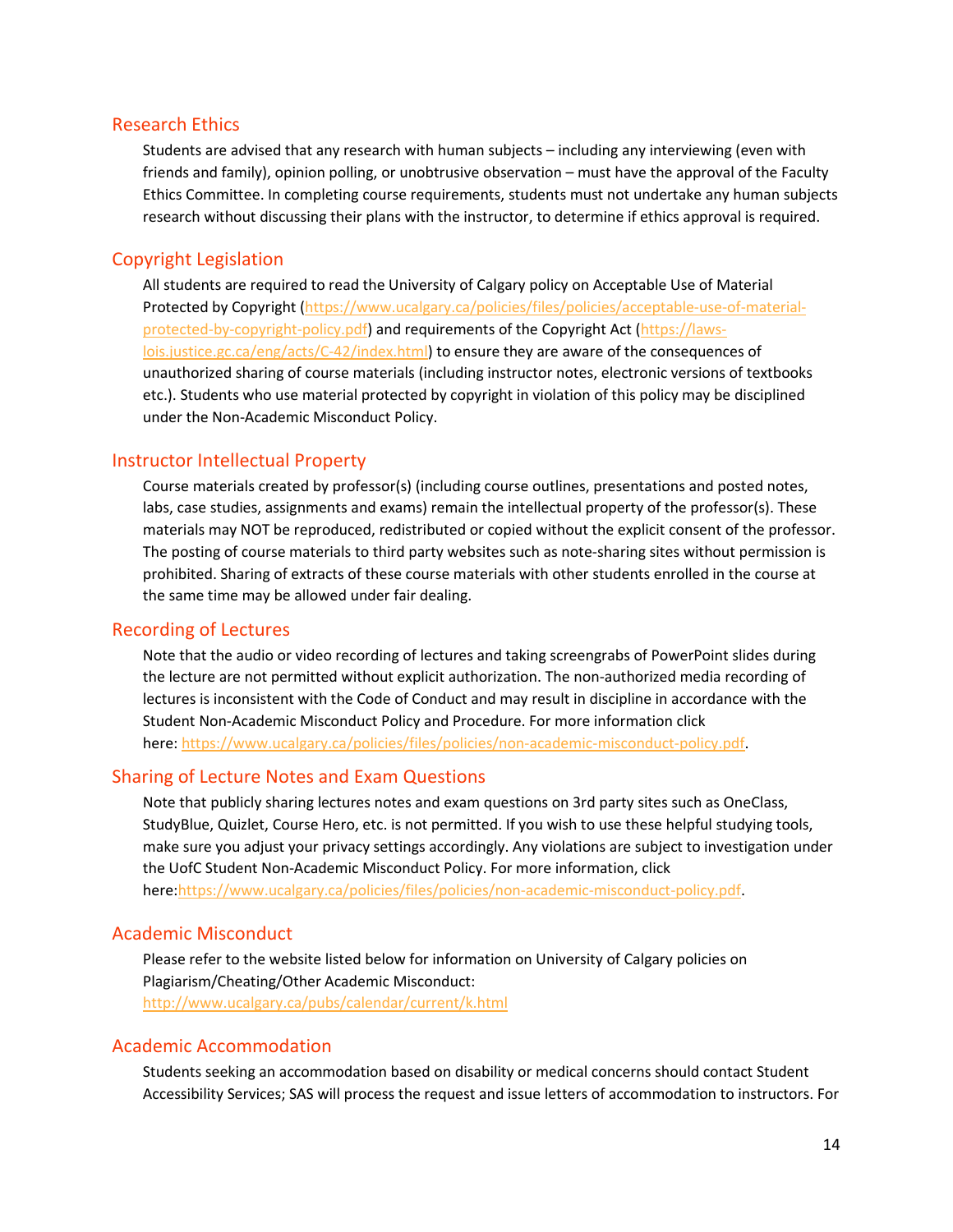additional information on support services and accommodations for students with disabilities, visit www.ucalgary.ca/access/. Students who require an accommodation in relation to their coursework based on a protected ground other than disability should communicate this need in writing to their Instructor. The full policy on Student Accommodations is available at: <http://www.ucalgary.ca/policies/files/policies/student-accommodation-policy.pdf>

Students needing an Accommodation based on a Protected Ground other than Disability, should communicate this need, preferably in writing, to the course instructor.

# Libraries & Cultural Resources

To contact your librarian or find out about the resources and services available to sociology students go to the Sociology Library guide:<https://library.ucalgary.ca/guides/sociology>

To access the main Library website go to[: https://library.ucalgary.ca](https://library.ucalgary.ca/)

# Wellness and Mental Health Resources

The University of Calgary recognizes the pivotal role that mental health plays in physical health, social connectedness and academic success, and aspires to create a caring and supportive campus community where individuals can freely talk about mental health and receive support when needed. We encourage you to explore the excellent mental health resources available throughout the university community, such as counselling, self-help resources, peer support or skills-building available through Student Wellness Services (Room 370 MacEwan Student Centre, [https://www.ucalgary.ca/wellness](https://www.ucalgary.ca/wellness-services/services/mental-health-services)[services/services/mental-health-services\)](https://www.ucalgary.ca/wellness-services/services/mental-health-services) and the Campus Mental Health Strategy [\(http://www.ucalgary.ca/mentalhealth/\)](http://www.ucalgary.ca/mentalhealth/).

### Student Success Centre

The Student Success Centre provides services and programs to ensure students can make the most of their time at the University of Calgary. Our advisors, learning support staff, and writing support staff assist students in enhancing their skills and achieving their academic goals. They provide tailored learning support and advising programs, as well as one-on-one services, free of charge to all undergraduate and graduate students. For more information visit[: https://www.ucalgary.ca/student](https://www.ucalgary.ca/student-services/student-success)[services/student-success](https://www.ucalgary.ca/student-services/student-success)

### Student Ombuds Office

The Student Ombuds Office supports and provides a safe, neutral space for students. For more information, please visit www.ucalgary.ca/ombuds/ or emai[l ombuds@ucalgary.ca.](file://trifs1.uc.ucalgary.ca/SOCI/Admin/07_Course%20Outlines/ombuds@ucalgary.ca)

### Student Representation

The Graduate Student Association VP Academic can be contacted at **[vpa.gsa@ucalgary.ca](file://trifs1.uc.ucalgary.ca/SOCI/Admin/07_Course%20Outlines/vpa.gsa@ucalgary.ca)**

For more information, and to contact other elected officials with the GSA, please visit this link: <https://www.ucalgary.ca/pubs/calendar/grad/current/graduate-students-association-gsa-grad.html>

### Emergency Evacuation/Assembly Points

Assembly points for emergencies have been identified across campus. Assembly points are designed to establish a location for information updates from the emergency responders to the evacuees; from the